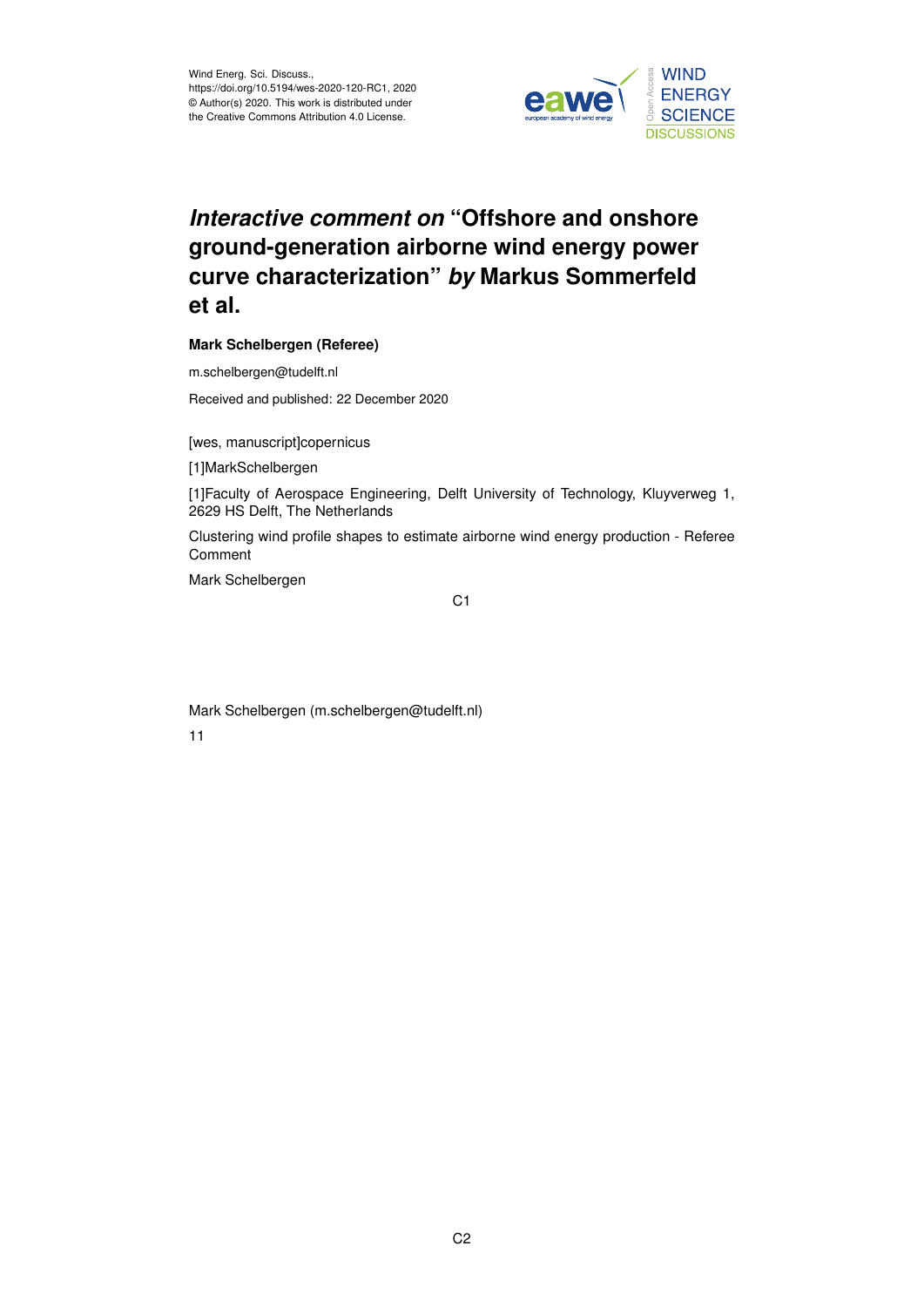# Offshore and onshore ground-generation airborne wind energy power curve characterization - Referee **Comment**

December 22, 2020

# **1 General comments**

A lot of the content reminded me of my own work (Schelbergen 2020), but with higher fidelity modelling and an alternative clustering approach. I feel that too little attention is put on the innovative part of your study, which is not so much the wind/performance modelling or clustering, but the way you calculate the AEP. The calculation is not described with enough detail and misses a strong foundation. There is no proof provided to draw conclusions about what AEP is realistic. Also the part on the AWES power coefficient is not very rigid and I expect the results to be specific to your methodology (initial guess optimizations). The  $c_p$  that we know from conventional wind energy technology is derived from physical laws, the presented coefficient is lacking this strong foundation (Buckingham's Pi theorem).

Writing: The paper still feels like a draft version. It could benefit a lot from more precise writing and better choice of words. A lot of suggestions are provided in the technical

 $C<sub>3</sub>$ 

comments. There are quite a few bold statements in text, which either need more proof to back it up or could be formulated a bit more conservatively. E.g., at line 192 (page 10) it is mentioned that the cluster mean profiles that show decreasing wind speed above a certain height could be the result from choosing too many clusters. As these type of profiles are not covered by log/power law profiles, I would think that the added value of the clustering approach (and thus your methodology) is that you can identify such profiles from the data. Also there are a few statements that are not part of the scope of this paper. E.g., at line 372 (page 20) you briefly discuss the offshore WT tower design. This is a bit distracting and not adding a lot of value.

Figures, tables, and equations: The readability would improve a lot by including sublabels (a, b, c, etc.) and referring to them in the text instead of e.g. "(right, 3rd from top)" for figure 10.

The legends of some figures are a bit confusing, e.g., the legend of figure 14 has different entries for line colors and styles and some combinations are missing (e.g. no round blue marker is included, while a square blue marker is and there is no separate general entry for a solid line). It would be good to be a bit more consistent.

The captions are often a bit long and sometimes include too much detail, e.g., the caption of figure 2 also states observations.

The size of the figures and tables are not very consistent, e.g., table 3 is huge for no clear reason.

Figures are placed in the appendix, while they are still covered in the text. In that case, in my opinion it's good to have them in the body of the paper.

Place the equations at the related text and introduce all variables in the text.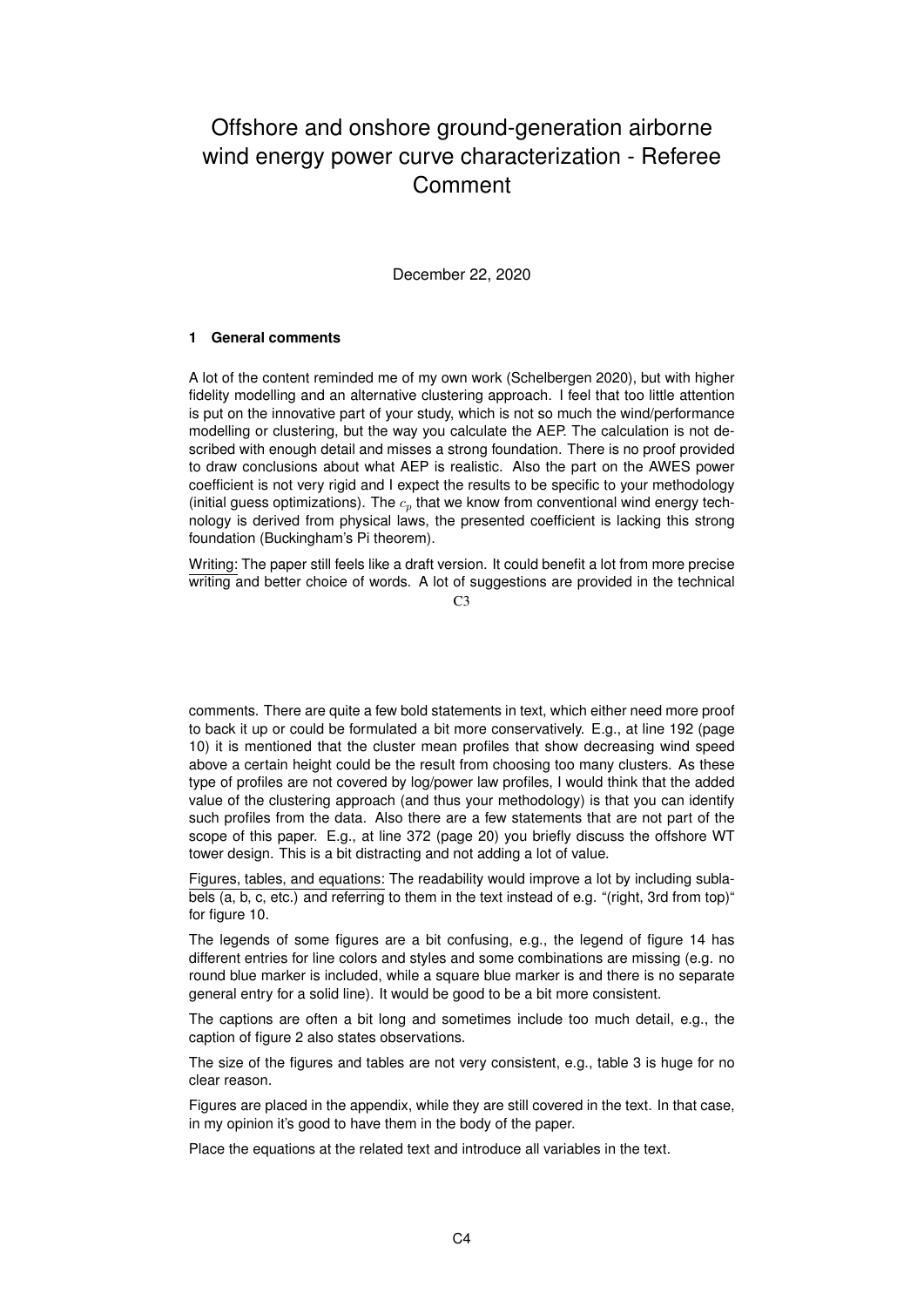# **2 Specific comments**

Introduction could be better structured, e.g., objective/contributions of the paper are not clear. The introduction is not very informative about closely related literature on AWE yield assessment. Also clustering is a separate section, but its roll in this study is not clear from the introduction.

I am missing a critical discussion about what data is suited for your methodology. In the conclusion you mention that the WRF data has a higher resolution than re-analysis data, but why would you need that? Also, doesn't the data assimilation used in the reanalysis lead to more trustworthy results? One of your conclusions is that evaluating the power output for 30 wind profiles (k=10 & p5/p50/p95 profiles) gives you the best estimate of AEP. So you discard most of the WRF simulated wind profiles for calculating the AEP. I would even expect that the data of a coarser model would be better suited for this context, as especially the p5 and p95 profiles are less prone to being eccentric, outlying wind profiles and thereby more representative.

Presenting the results with wind profiles could benefit from better structuring. Discuss choice for k at section 3. Based on my own work, I don't expect an elbow/kink in the inertia line. Be more specific about why you choose the number of clusters. Section 3 uses 10 representative profiles, then figure 4 only displays 4 profiles, figure 11 uses the p5, p50, p95 profiles for k=20, and figure 14 evaluates different k, but for only k=20 evaluates p5, p50, p95 (why not k=10?). Consider introducing your approach for these profiles at the start of each section. Also in the conclusions you state conclusions about the k=10 - p5, p50, p95 analysis which is not covered in the body of the paper.

In general the p5, p50, and p95 need to be better introduced. They are first mentioned at the end of section 4.5. After reading more I inferred myself that these are percentiles. I think their introduction needs to be accompanied by a figure for clarity. Also p50 is the median: how much does it differ w.r.t. the cluster mean?

C5

I would not discuss this pre-optimization step for the tether sizing (section 4.3). Currently it is a bit confusing and does not add much value. It would be fine to consider the tether diameter as a given as this paper is about assessing performance metrics and not system design.

The non-linear grid on the x-axis of e.g. figure 12 needs to be justified. This part of your paper is where your work differs most from other studies: you should introduce it before the results section. part of your methodology I would expect the p5 and p95 causing a lot irregularities in the power curves and wind distributions, which vary depending on the metric which you put on the x-axis. As a result, the precision of the AEP which follows from integration over this axis will be low. In the figure differentiate between the p5, p50, and p95 data points.

My biggest concern about the AEP methodology is the mapping of the high dimensional space describing the wind profiles (60\*2=120 dimensions?) to a 1D space (see figure 12). How would you justify integrating over only this 1D space? How accurate would this be? Do you also use p5, p50 and p95 wind profiles to the construct frequency distributions or only for the power curves?

How do you assess what AEP is realistic? For a very large k (i.e. k=number of WRF data points), the clustering output is the same as the input wind profiles. Applying your framework with a very large k is thus the same as doing the optimizations for every WRF wind profile, which would give you the best assessment of what is a realistic AEP. The trends in figure 14 don't converge to the diamond-marked value (k=20, p5,p50,p95-profiles) for very large k. This suggests that eccentric wind profiles are over-represented in the AEP calculation using the p5,p50,p95-profiles.

Mind that the  $c_p$  of a wind turbine is not constant, but is lowered after the rated wind speed is reached. You compare the AWES power curve with one of a conventional WT. However, you don't justify your choice for the rotor area of the WT. From what I understand, you conclude that  $c_p = 0.3$  gives a good agreement with the AWES power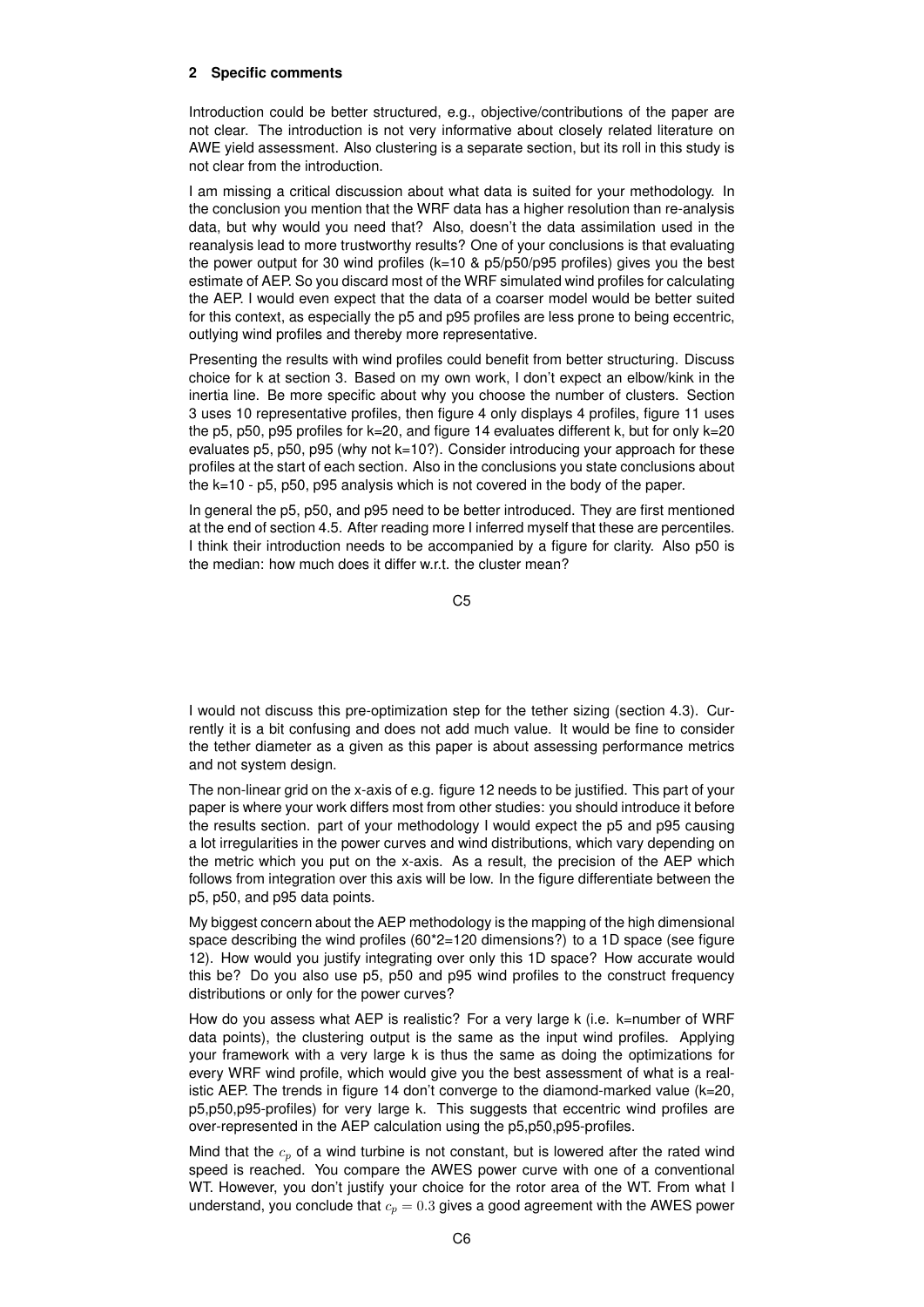curve, but it's not clear why you change the  $c_p$  and not the area. As a result, the comparison is not fair.

How would you use  $c_p$ /chord in practice for power estimation? I think it's still a rather challenging task as you still need to determine the relation between  $l_{nath}$  and the wind speed. More importantly, for WTs  $c_p$  is often used to quantify the efficiency of the energy conversion. I don't think the given formulation is a good metric for AWES efficiency. Take for example the (hypothetical) situation where we have a uniform wind field and let's neglect the variation of the air density. As you implied earlier (line 356): the mean cycle power is not very sensitive to the flight path length. So for the same kite size, a shorter and longer pumping cycle with the same mean cycle power will give me completely different values for  $c_p$  while the AWES efficiency did not change.

Dividing cp by c is the same as having the area of the kite multiplied by the path length in the denominator of equation 5 - why not use the wing area instead of the swept area in the first place and leave out the path length?

# **3 Technical corrections**

# 3.1 Abstract

## page 1

- line 5: "A universal" instead of "An ..."
- line 5: What is the problem with power curves for log profile/power law wind conditions?
- line 6: "complex tether and drag losses" why does this lead to a more problematic power curve description? Also WTs occasionally operate in wind

## C<sub>7</sub>

conditions that are not covered by the assumptions made for determining their power curve e.g. low level jets.

- line 7: The role of "rotor area normalization" to the power curve description is not clear. One can compare the harvesting efficiency of a WTs with different scales by normalization, but normally the power curve just characterizes the (non-normalized) power.
- line 7: Not clear where "Therefore" refers to
- line 14: put "with wind speed" after "decreases"
- 3.2 Introduction

# page 1

- line 20: WTs reach above 100 m
- line 22: Use acronym for wind turbines
- line 24: The list items are a bit random, suggestion: "3-bladed HAWT with conical tower" - as to my knowledge you don't find commercial HAWTs without nacelle and generator.

- line 27: Replace "route" by "concept"
- line 29: Reel-in description is a bit simplistic: flexible kite is really pulled back in, whereas a rigid wing utilizes its gliding capabilities.
- line 34: State that power curves are in general only used for a preliminary analysis.
- line 35: Not clear why the reference to Malz is needed here, does it belong to the previous sentence?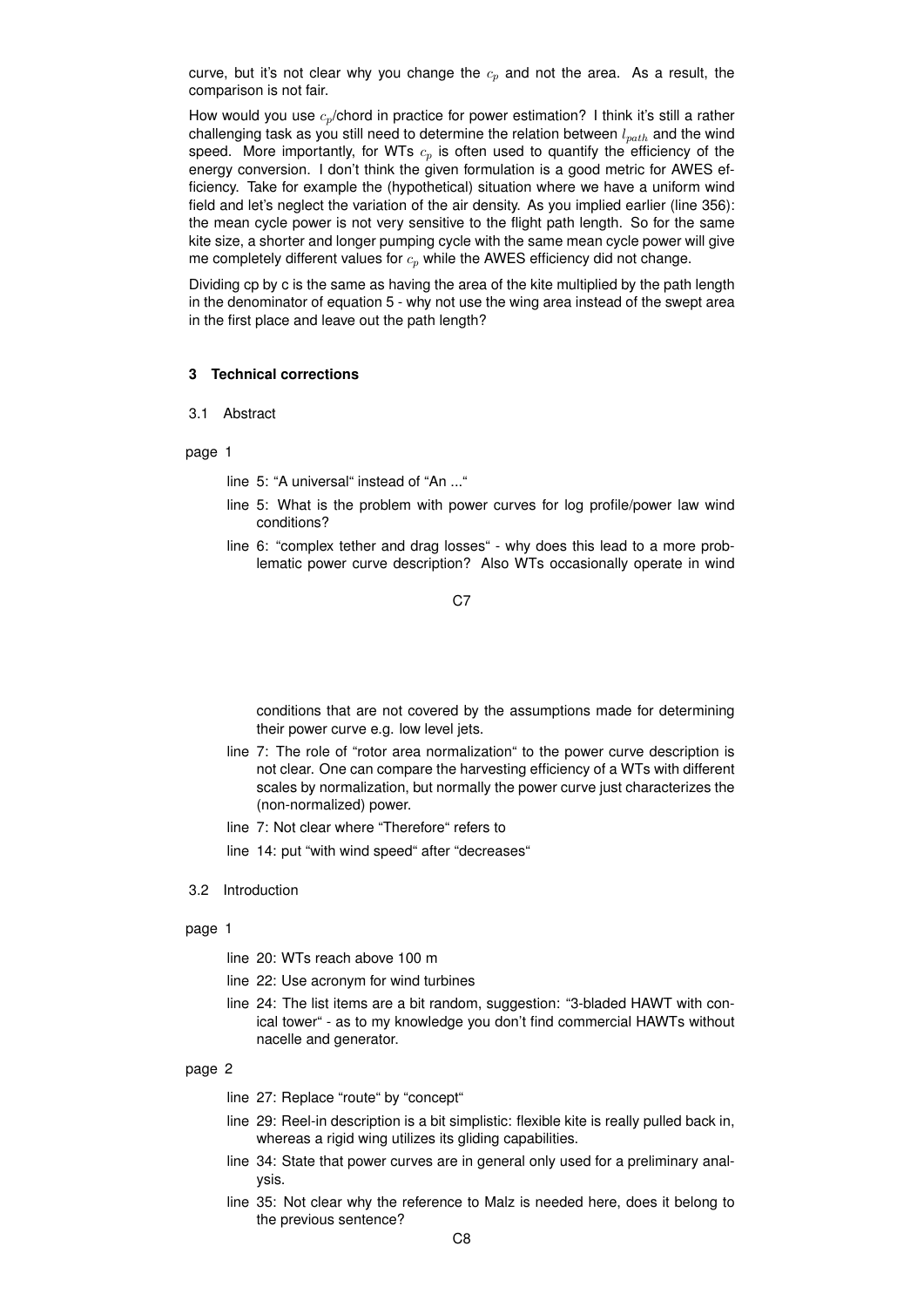- line 36: "wind speed magnitude" implies that the wind field in which an AWES operates can be described with one magnitude - needs some more explanation.
- line 37: Ground-gen does not operate at a single altitude: "optimal trajectory" includes information about altitude.
- line 37: Suggestion: split sentence: "Simple .."
- line 41: "most ... studies": it would be relevant to know which studies use an alternative approach.
- line 47: Discuss directly using measurements/LiDAR data for assessing wind resource (no weather modelling).
- line 48: Discuss your methodology (starting from "Results in ...") in a separate paragraph. Also include here what exactly the contribution is of this paper. You already touch upon this in the paragraph starting at line 32, however it is not very concrete (probably you want to the content of this paragraph down here).
- line 48: As I understand, you previously corrected WRF with LiDAR for the Pritzwalk location. Therefore none of the mentioned reasons for not using apply LiDAR apply here. So how do you justify using purely WRF data?
- line 54: Suggestion: Section 2 introduces the WRF model set-up and compares the onshore and offshore wind resource that follow from the WRF simulations.
- line 55: Would be good to mention clustering before when introducing methodology.
- line 59: replace "derive" by "produce", replace "This includes" by "These include"

line 61: As I read it: the coefficient **definition** directly follows from the results, however I don't think this is what is meant.

# $C9$

#### 3.3 Wind data

## page 3

- line 64: Representative for what?
- line 67: AWE might be promising for other type of locations where it does not have to compete with WTs.
- line 71: Why use different periods?
- line 75: replace "in" with "with"
- line 79: replace "on" with "in"
- line 78: replace "The focus of this study is not on the detailed comparison between mesoscale models, but on AWES performance subject to representative onshore and offshore wind conditions determined based on clustered wind profiles (described on section 3). To that end" by "For the assessment of AWES performance"
- line 80: What is adequate?
- line 80: remove "data" in between sentences
- line 82: Why use different data sources for boundary conditions.
- line 88: replace "h" by "hours"
- line 88: Why use different approaches to simulate 1 year?

- figure 1: It's hard to assess the topography from this figure, leave out "topography" in caption, or add information on color scale.
	- line 91: "High-Performance Computing" without capitals?
	- line 94: Wind directions without capitals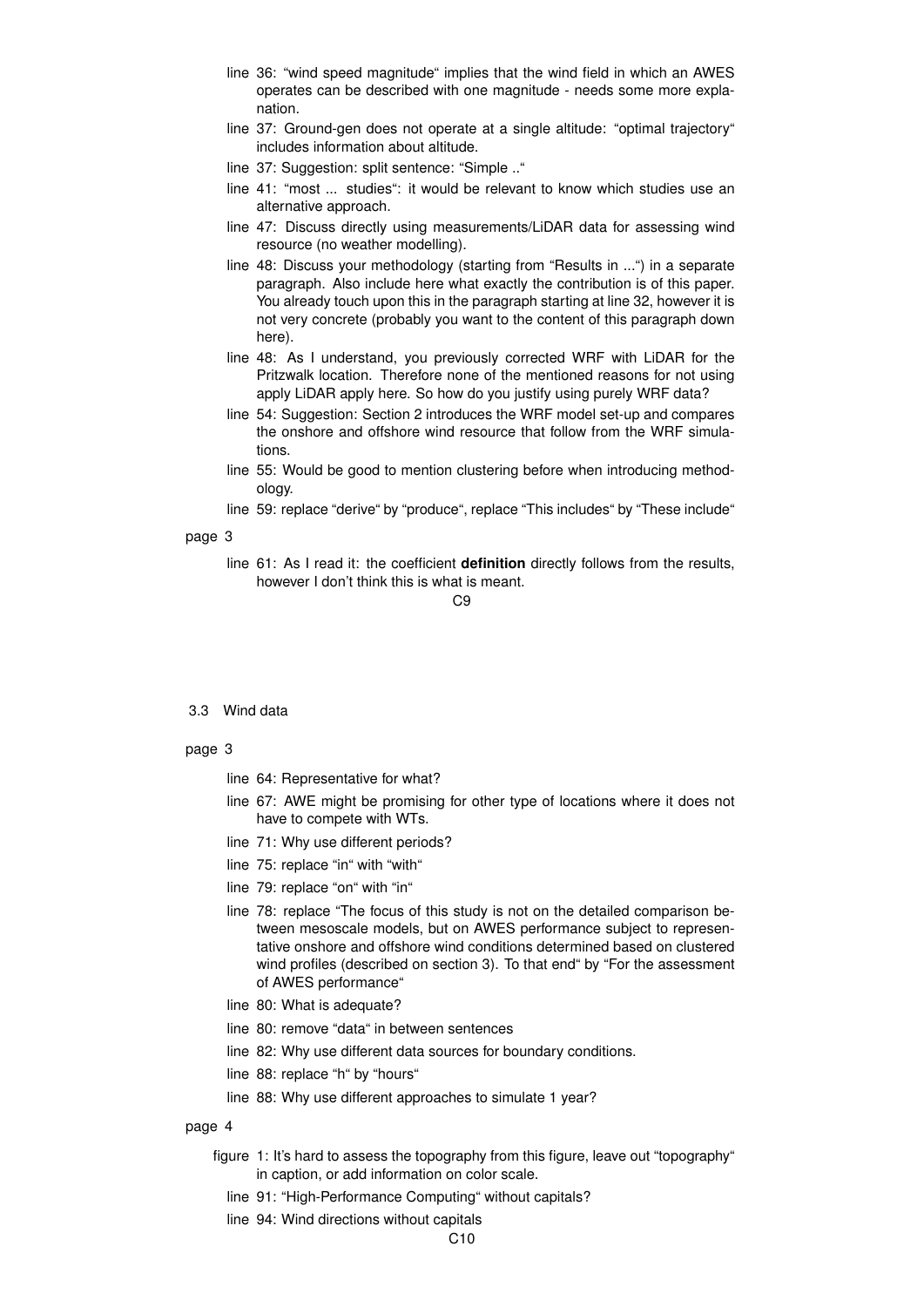- line 94: Dominant wind direction offshore is southwest for both 100 and 500 m.
- line 94: Using "rotating" is a bit strange here: the wind direction changes or the wind turns.
- line 96: Start sentence with "The"
- line 97: "Offshore conditions .." is a bit vague. How does the 10 degrees relate to the 5 degrees of the preceding sentence? If the wind would always veer 10 degrees than so would the average wind direction.

- line 98: "the same westerly wind direction at high altitude" what do you mean? Figure 2 shows that offshore the wind is predominantly southwest.
- line 99: Add point at end of sentence
- line 99: Replace "The relative wind speed increase of" by "The wind shear at", and remove "and the already high wind speeds at lower heights"
- line 102: replace "distribution" by "distributions at each individual height level"
- line 102: replace "These statistics give an insight into the overall wind conditions, but the actual profile shapes" by "These distributions give insight into the wind speed statistics at the individual heights, but not onto the statistics of the wind profile shapes."
- line 105: replace "have a fairly narrow range" by "are relatively low"
- line 106: replace "up to high altitudes" by "for the full height range"
- line 106: replace "This leads to the development of" by "The distributions show"
- line 109: "Such multimodal distributions at higher altitudes are better described by the sum of two or more probability distributions" - isn't this the definition of multimodal?

C11

- line 113: "As mentioned above, the relative wind speed increase with height is less pronounced offshore than onshore." - why mention it twice?
- line 114: suggestion "Conventional WTs benefit from low wind shear offshore .."
- line 115: replace "However, offshore AWES will also benefit from higher offshore winds and move offshore for other reasons such as safety or land use regulations" by "Nevertheless, also AWES benefit from low wind shear. Among the reasons for placing AWES offshore are safety and land use regulations."
- page 6
	- figure 2: State that these results reflect single locations. Leave out "On average wind direction onshore rotates about 14  $\hat{a} \hat{U}$ e while offshore winds rotate about 5 â Ue between 100 and 500 m. Onshore shows a higher wind shear due to higher surface roughness and relatively high wind speeds offshore." - this belongs in the text.
		- line 116: "Another benefit of offshore AWES in comparison to conventional WT is the smaller and cheaper support structure." - Statement is a bit misplaced in the wind resource discussion and needs a reference. Also the arguments are one-sided, there are many reasons why not to put AWES offshore.
		- line 118: replace "categorized" by "characterized"
- page 7
	- figure 3: Clarify that this is not a 2D histogram, but independent histograms/distributions per height. State that these results reflect single locations.
		- line 126: Not clear if this is the classification as presented in the table.
		- line 129: Is the ocean always warmer? Remove "likely"
		- line 131: Not sure what the use is of this paragraph: only covers literature without touching upon the results.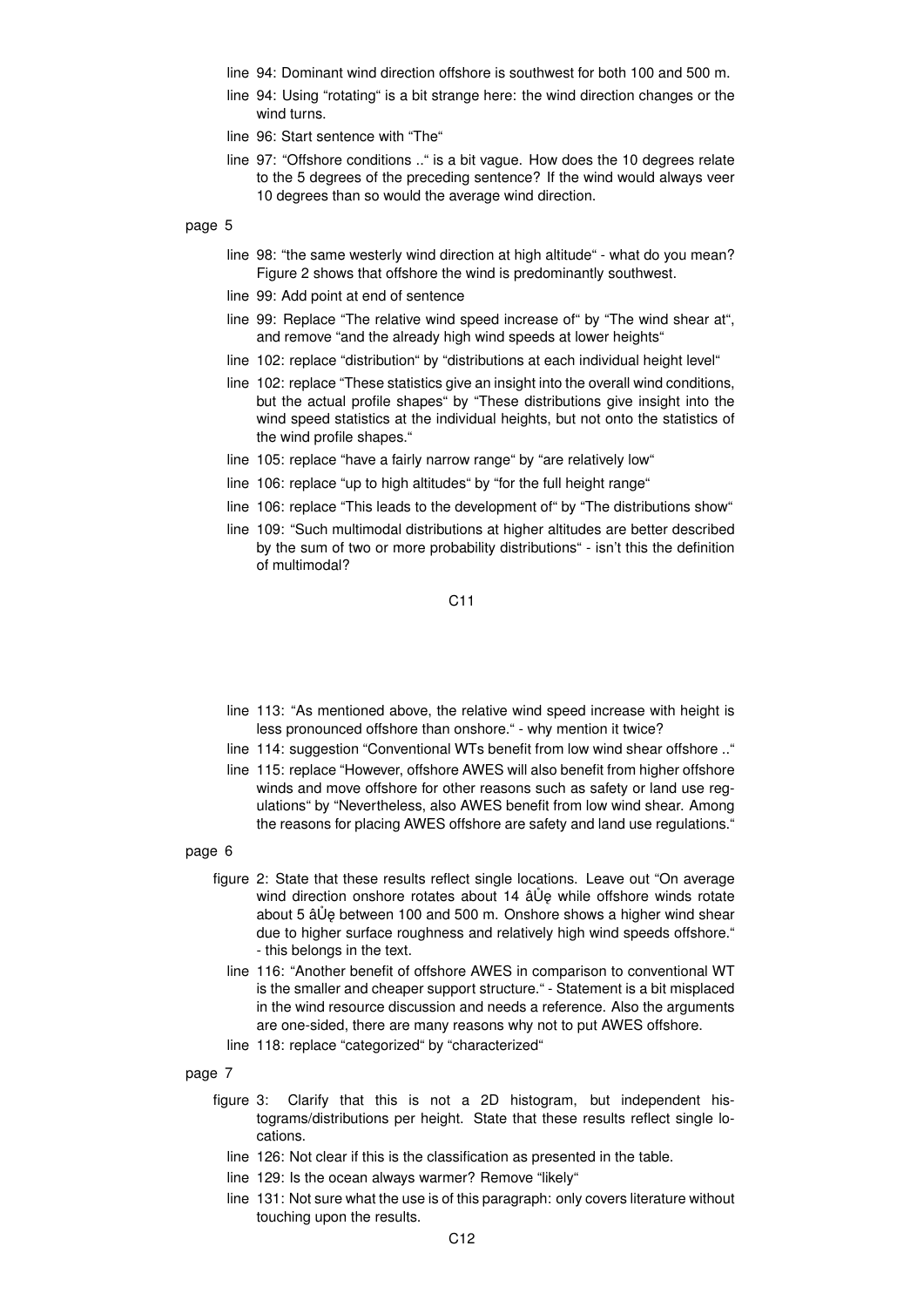## 3.4 Clustering of wind conditions

## page 8

- table 2: State that these results reflect single locations.
- line 136: Statement is not very informative, rephrase to emphasize that it's not just time- and space-averaged wind velocities that effect the power output of wind energy systems, but also the variation in time and space.
- line 138: Elaborate on excessive averaging.
- line 141: replace "proxy" by "metric", replace "a metric that" by ", which"
- line 143: Only one study is listed
- line 143: Not clear what diverge with height means: large wind speed spread at high altitudes?
- line 144: Do you mean to say that there is no correlation between the wind speed profile over a high elevated layer and the surface-based stability?
- line 146: Also grouping based on stability is "based on data similarity": be more precise.
- line 146: What does the reader need to see in the appendix? Don't refer to results before the explanation of your methodology is finished.
- line 148: Mathematical clustering is a vague term: explain. You use clustering, classifying, categorizing, and binning interchangeably: be more consistent.
- line 154: The u-component is per definition along the x-direction. Explanation is not clear: also  $u_{main}$  and  $u_{deviation}$  are not throughout this paper anymore so why introduce them here?
- line 158: Explain what a data point consists of. Also not clear that each data point is assigned to the closest centroid. Replace "defined" by "represented"

 $C<sub>13</sub>$ 

- line 159: Suggestion: "The clustering finds the centroid positions that minimize .."
- line 160: Distances between?
- line 161: Rephrase: the centroid will at best coincide with a data point by chance

## page 9

- line 162: I misunderstood at first: I thought you were talking about the labels assigned to each data point. Leave out mentioning the initialization as it is confusing. Just mention that the label number that each cluster gets is rather random and does not have any mathematical meaning.
- line 164: replace "Later evaluation uses clusters sorted by average wind speed up to 500 m." by "As presented, the resulting clusters sorted by average wind speed up to 500 m."
- figure 4: Use the same color scheme for the clusters as for figure 5. It's unclear from the right column of figure 4 what is plotted on the y-axis as there is no grid/ticks.
	- line 168: "inertia reduction becomes marginally small with increasing number of clusters" - this is not completely true: above all the elbow method says that kinks in the inertia trend indicate sensible choices for k. It's hard to observe them with evaluating so little values of k. Best to just use a step size of 1.
	- line 169: that doesn't make inertia meaningless
	- line 170: add space after hyphen

## page 10

line 171: table 1 doesn't show any difference between the vertical levels (grid) of the two analyses. How different are they? I would not expect the vertical grid to have a large effect. More probable is a larger spread of the centroids.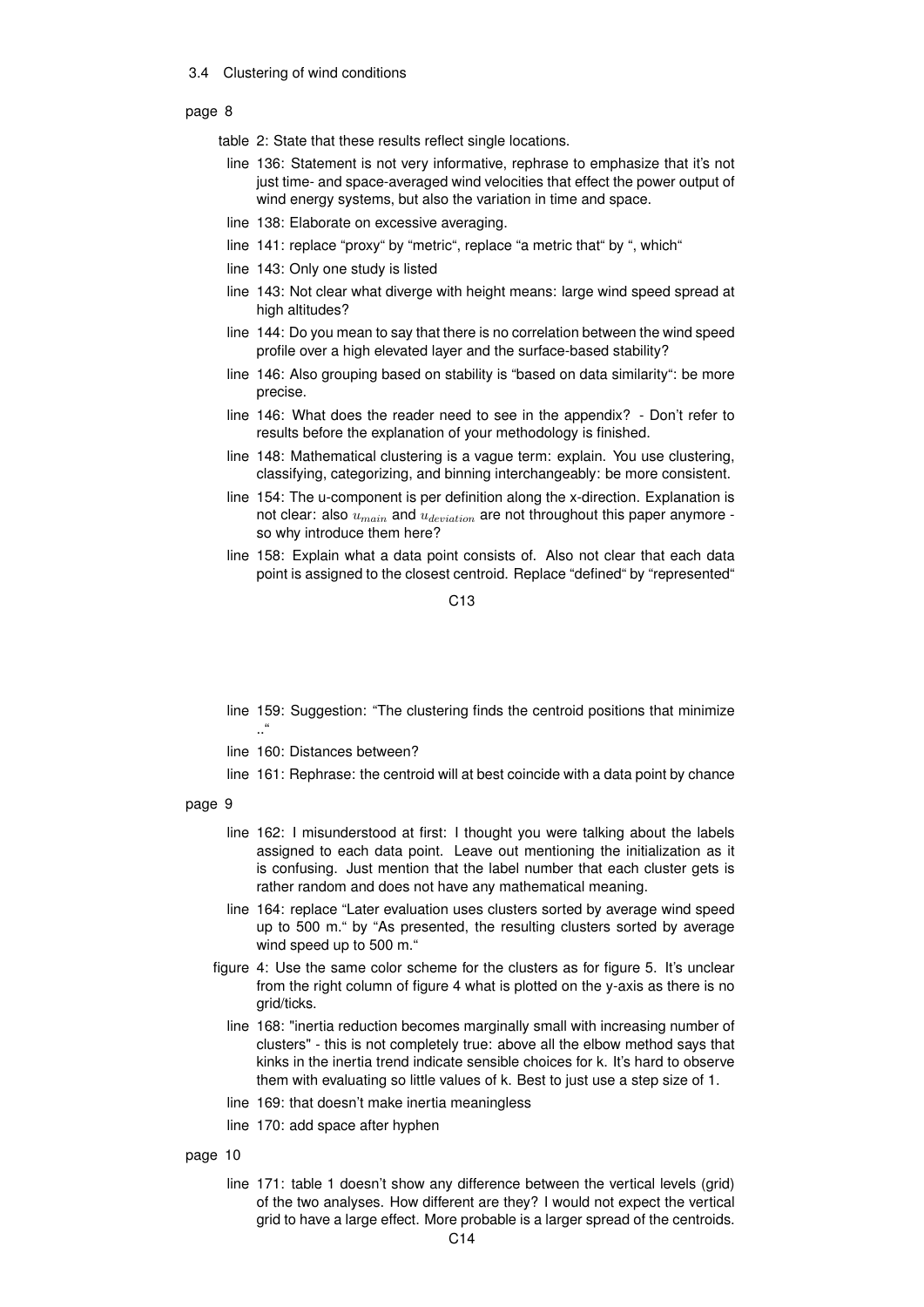- line 172: replace membership by a more precise explanation
- line 176: also if you would use a fixed (not random) initialization the cluster would not be arranged in a logical order, suggested: "Note that the order of the clusters is random and does not follow any logic."
- line 176: It's still on the y-axis.
- line 178: Too many I don't find very likely. At least the mean silhouette score always decreases with k. Do you have a reference?
- line 179: Not clear what you mean with "the continuous nature of wind which results in a high cluster proximity" and how this effects the silhouette scores - please expand.
- line 180: For readability I would suggest not to jump to the conclusions of the next section.
- line 181: Replace "intersect .." by "are grouped together with monotonic wind profiles"
- line 182: closing parenthesis missing
- line 184: Is there a reason for using first wind speed and after velocity? If not, rephrase.
- line 185: replace "comprising .." by "WRF-simulated wind speed profiles that are input for the clustering"
- line 185: suggestion: "Within a cluster, the wind speed profiles span.."
- line 189: False statement: this explains the higher inertia, not the silhouette score. Also the onshore clusters are distinct.
- line 191: I don't see why "directional differences" result in a decrease of wind speed with height - explain.
- line 192: What about small-scale weather phenomena?

C<sub>15</sub>

- line 192: Why too many clusters (in which context)? I think it is very insightful to find these type of cluster mean wind profiles. Them having a lower probability makes it even more interesting to evaluate why the clustering gives these clusters as a result as normally k-means clustering tends to produce equally sized clusters.
- line 195: Is the wind speed inversed or the wind shear?
- line 197: replace "determining" by "dominant" and replace "stacked" by "ordered"
- line 200: Suggestion: add reference to Schelbergen

#### page 11

- line 204: For which application/analysis are long term averaged wind speed profiles considered? Using a averaged profile **shape** is commonly done for AEP calculations, but that's a somewhat different approach.
- figure 5: The wrf-simulated wind profiles only show as a filled area, so not very informative - but I suppose it doesn't hurt either.

- line 220: The name of the "other" category suggest to me that these conditions are exceptional/not often occurring, however your analysis shows the opposite. How should I physically interpret this category?
- line 220: What do you mean with wind power assessment? Why is the impact of low wind conditions low? I don't understand the comparison.
- line 221: Basically what you're saying is that how often wind conditions occur (the wind speed distribution) has a large effect on the AEP? - I would say that the reader is familiar with this.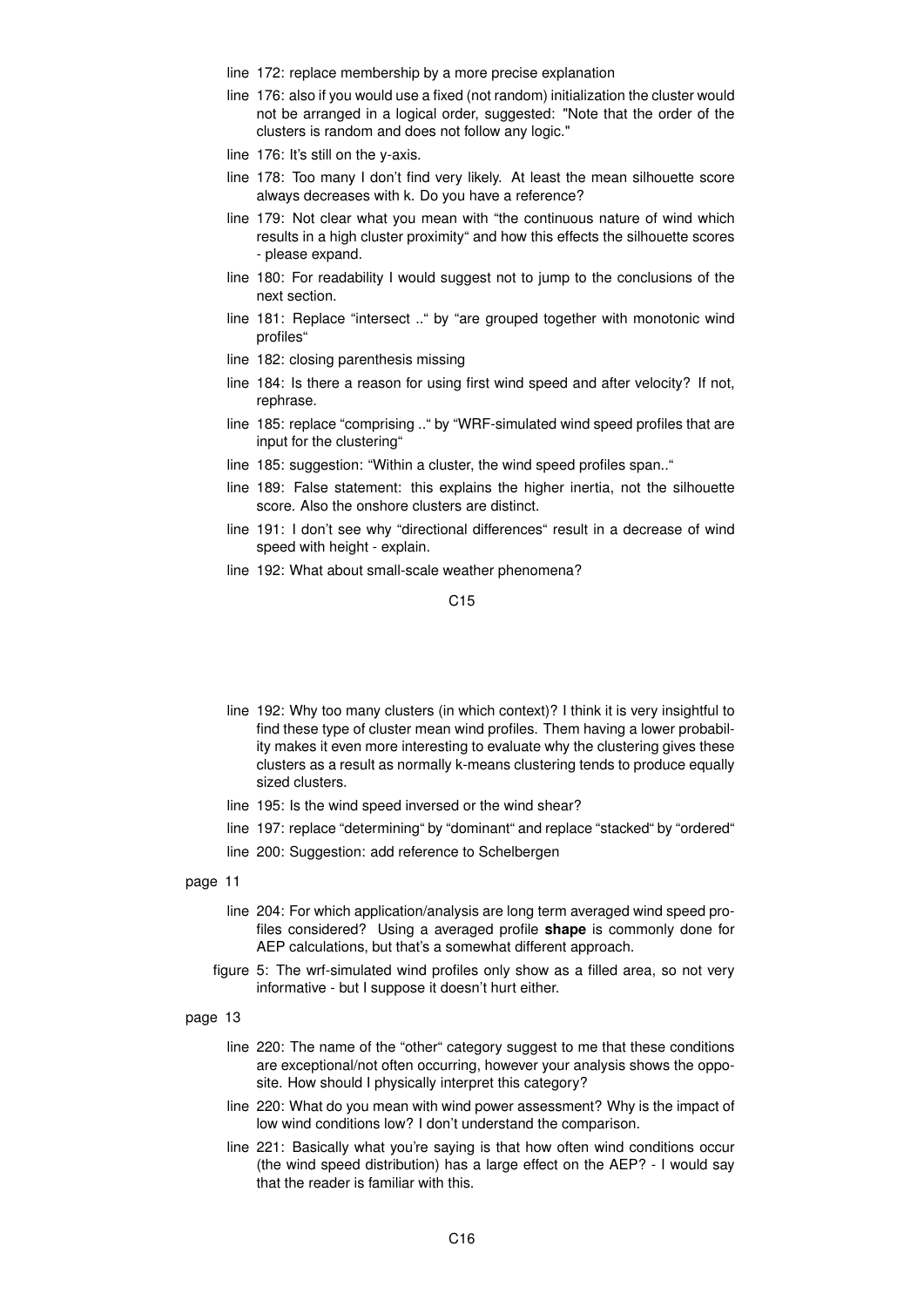## 3.5 AWES trajectory optimization

## page 13

- line 231: Very technical start of the section readability would benefit from further introduction.
- line 232: Which unstable dynamics are you referring to?
- line 233: Which multiple inputs, multiple outputs?

# page 14

- line 238: Which simulated profiles? Aren't you using the cluster means?
- line 239: replaced "during" by "of"
- line 247: What is the main wind direction?
- line 252: Suggestion: "We use the aerodynamic model of the Ampyx AP2 (Malz et al., 2019; Ampyx)"
- line 253: The footnote is confusing as you mention that no other data is available while you are referring to a source.
- line 259: Introduce kappa and bring equation 2 forward.
- line 260: "This results in an overestimation of output power and lower cut-in speed in comparison to a heavier aircraft." - unclear how you come to this conclusion.
- line 263: Mentioning focus of paper is a bit misplaced, better save that for the outlook.

# page 15

figure 9: Why mentioning Loyd in caption?

C17

# line 264: rephrase

line 265: Leave out or mention how you would estimate it.

equation 2: Position at related text and introduce properly.

- line 270: mention conditions for which this is valid.
	- line 270: Last part of sentence is confusing. Suggestion: ".. , thereby the reelout speed is expected to remain below 10 m/s as the wind speed hardly exceeds 20 m/s.
	- line 271: Implies that the ratio is fixed, however I don't think that's what's meant. - example values 10/15 is superfluous.
	- line 272: I would not discuss this pre-optimization step. As you mentioned yourself: this paper is about assessing performance metrics and not system design. Consider the tether diameter as a given.

- line 280: No need to state subsection number, table number suffices.
- line 281: why "or"?
- line 282: add "coefficient" why do you use a linear relation?
- line 285: replace "prevailing" by "can be adapted to", replace "dynamically" by "continuously"
- line 286: replace "AWES" by "AWESs"
- line 290: Isn't 19 m/s a bit low? this is equivalent to a mild storm
- line 293: Explain what a p-value is: add a figure to explain.
- line 294: Why average wind speed up to 500 m?
- line 294: On line 176 you mention that a representative k is 10. Better to choose k already at section 3, instead of quickly mentioning it here.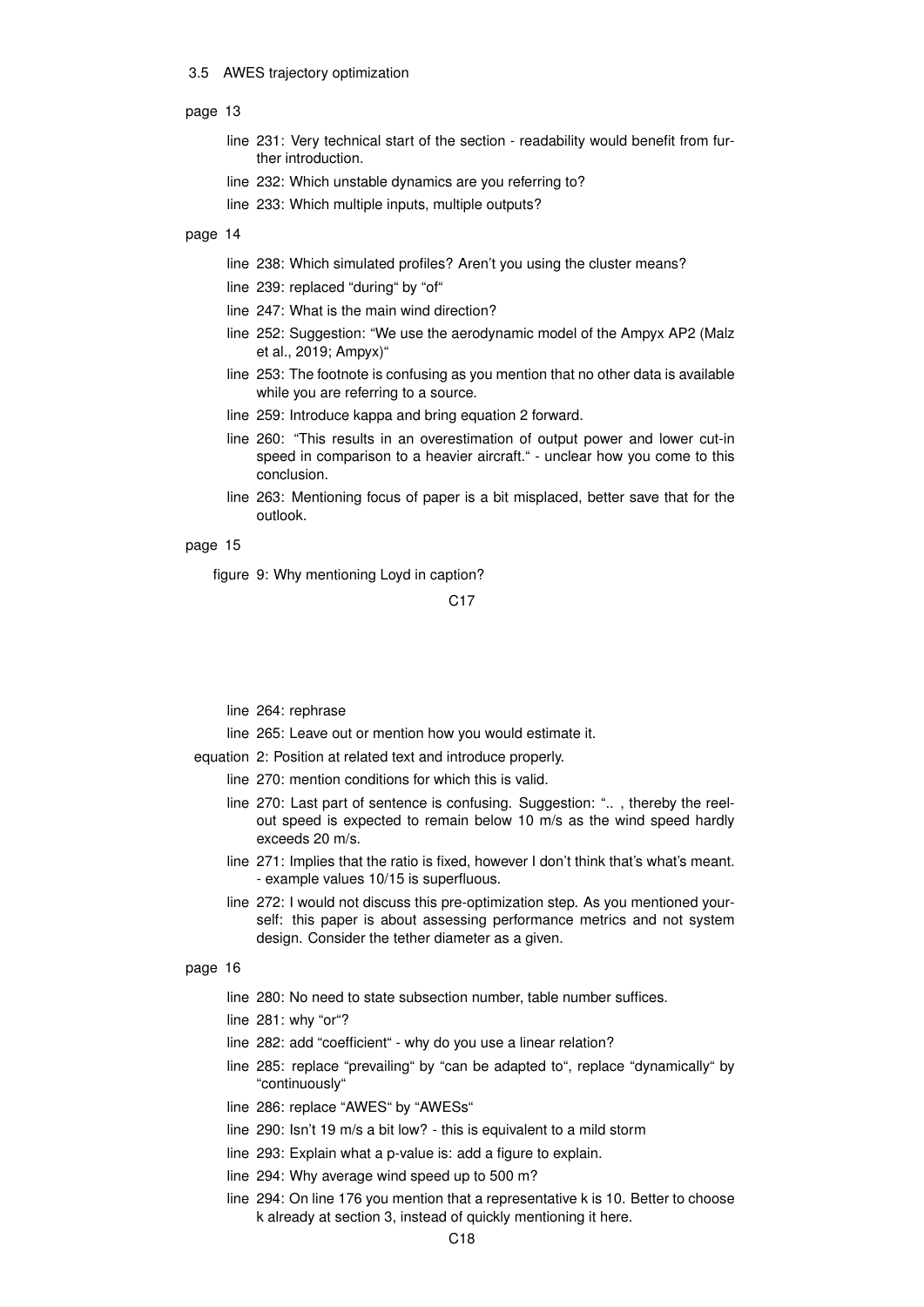- page 17
	- line 296: Rewrite "cluster centroids.. implemented"
	- line 297: Not clear when you use the p5,50,95 and when you don't and how you use them if you do. Please rewrite paragraph. So you only use these p-values for determining the power curve? I would say this is the most important part of this study so it should get more explanation.
	- equation 3: Move to the related text.
		- line 304: Would the analysis benefit from running the optimization using multiple starting points?
		- line 306: remove hyphen: "inequality"
		- line 306: Which equality constraints? You only mentioned inequality constraints.
		- line 307: As far as I know, an optimal control problem always uses discretized control intervals, irrespective of if direct collocation is used or not.
		- line 307: missing space after dot
		- line 307: Is this the input you give to awebox for generating an initial guess? Explain estimated aircraft speed - this will vary between reel-in and reel-out and also within the reel-out phase over one loop.
- 3.6 Results

- line 317: Shouldn't it be "average wind speeds for different height ranges"?
- line 320: "Rayleigh distributed log-profiles" is not very precise
- line 323: "representative" does not fit the context, list which profiles you have chosen.

 $C<sub>19</sub>$ 

## page 18

- line 325: missing closing parenthesis, replace "figures" by "figure"
- figure 10: In caption list which profiles are plotted. Also describe what is highlighted using the colors in the left column. Remove "The deviation of the colored lines is caused by the approximation of discrete data points with Lagrange polynomials." - too much detail for caption.
	- line 328: replace "optimization" by "modelling"
	- line 328: Wind speed vs wind velocity profiles is a bit confusing. Just mention that only the wind speed is plotted and that changes in wind direction with height can be seen in the lower left plot.
	- line 330: Didn't you introduce the "rotated u and v component" as  $u_{main}$  and  $u_{deviation}$ ? - then also use them here
	- line 330: replace "wind velocity components as experienced by the AWES in color" by "with the part of the profiles corresponding to the height range swept by the kite in color"
	- line 332: not clear which are the onshore and which the offshore profiles.
	- line 333: first should be x-z plane

- line 335: perpendicular to x is both y and z-direction
- line 335: What is unrealistic about them?
- line 338: Can you identify whether the system is de-powering or not? If so than you can differentiate between the two.
- line 338: What about de-powering by increasing the reelout speed?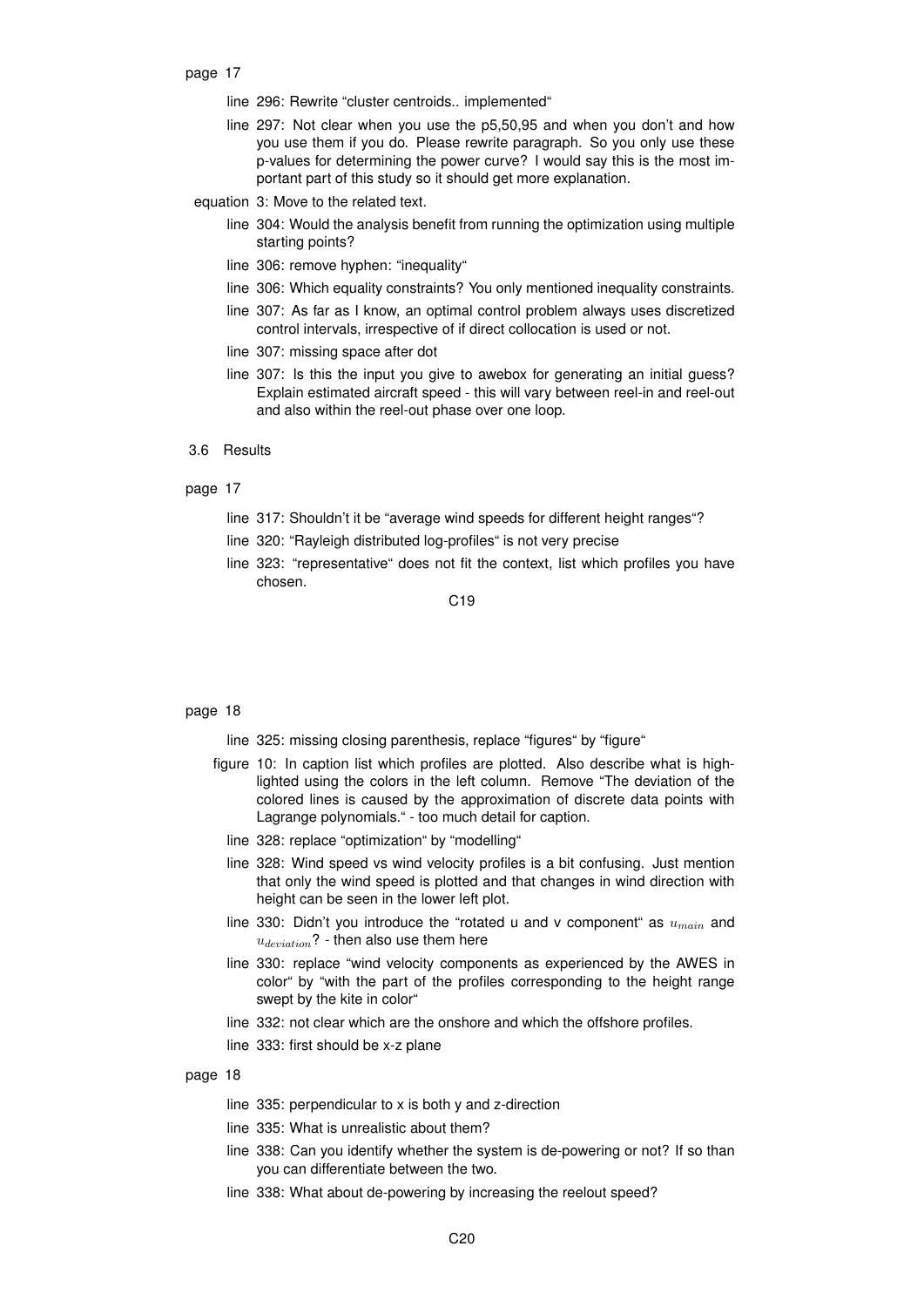- line 342: So for an elevated path, you don't want to fly at maximum  $cl^3/cd^2$ ? This is not what we observe in figure 10: the most elevated path has the lowest angles of attack during reelout.
- line 347: So you're relating this observation in the reel-in phase (reaching max reel-in speed) to an observation in the reel-out phase (de-powered loop)? Isn't it more likely that the de-powering is triggered by reaching max tether force during reel-out?
- line 355: Which previous analyses?
- line 356: Not completely: zero would probably not give you the best performance.

- line 363: Clarify that you're not just using the 4 profiles that were treated in the previous subsection.
- line 363: What is  $z_{operation}$ ? I would expect a height range, not a single value.
- line 364: Replace "emerge"
- line 365: add comma after onshore, correct for this in the rest of the paper
- line 365: remove "and typically higher winds offshore" from end of sentence and mention in a different sentence that generally tether length increases with wind speed

# page 20

- line 369: "on the other hand" comparison is not clear
- line 372: "This also has implications for tower-based.." Leave the WT discussion out. It's well known that offshore turbines have lower towers than onshore.

C21

- line 376: The distributions for 25 and 50m2 are not that much different and is worthwhile mentioning.
- line 378: Figure 11 shows only onshore 1% exceeding 600 m for 20m2 and offshore 0%
- figure 11: Differentiate between p5, p50 and p95 using for example different markers. Put occurrences on the horizontal axis. If I understand correctly your only plotting the results of 60 optimizations: this would be more clear by plotting occurrences.

- line 384: replace "unanimously accepted" by "consensus"
- line 385: replace "wind speed probability distribution" by "wind resource model"
- line 387: I would just mention that AWESs generally operate in a larger height range
- line 389: So this leaves you with a non-linear grid on the x-axis? Also the order is different for every reference height range? - If so, mention this. I would expect the p5 and p95 causing a lot irregularities in the power curves and wind distributions. Would it be possible to show data points represent p5, p50 and p95 powers? About using the power curves for integrating: basically you're trying to map this high dimensional space describing the wind profiles (60\*2=120 dimensions?) to a 1D space. By doing so you loose a lot of information on the wind profiles. How would you justify integrating over only this 1D space? How accurate would this be? Do you also use p5, p50 and p95 wind profiles to the frequency distributions? Is the area underneath your frequency distributions 100% in that case?
- line 393: "respective AWES operating altitude" why using 60 629 m and 59 -551 m? Not all trajectories fly over this full range.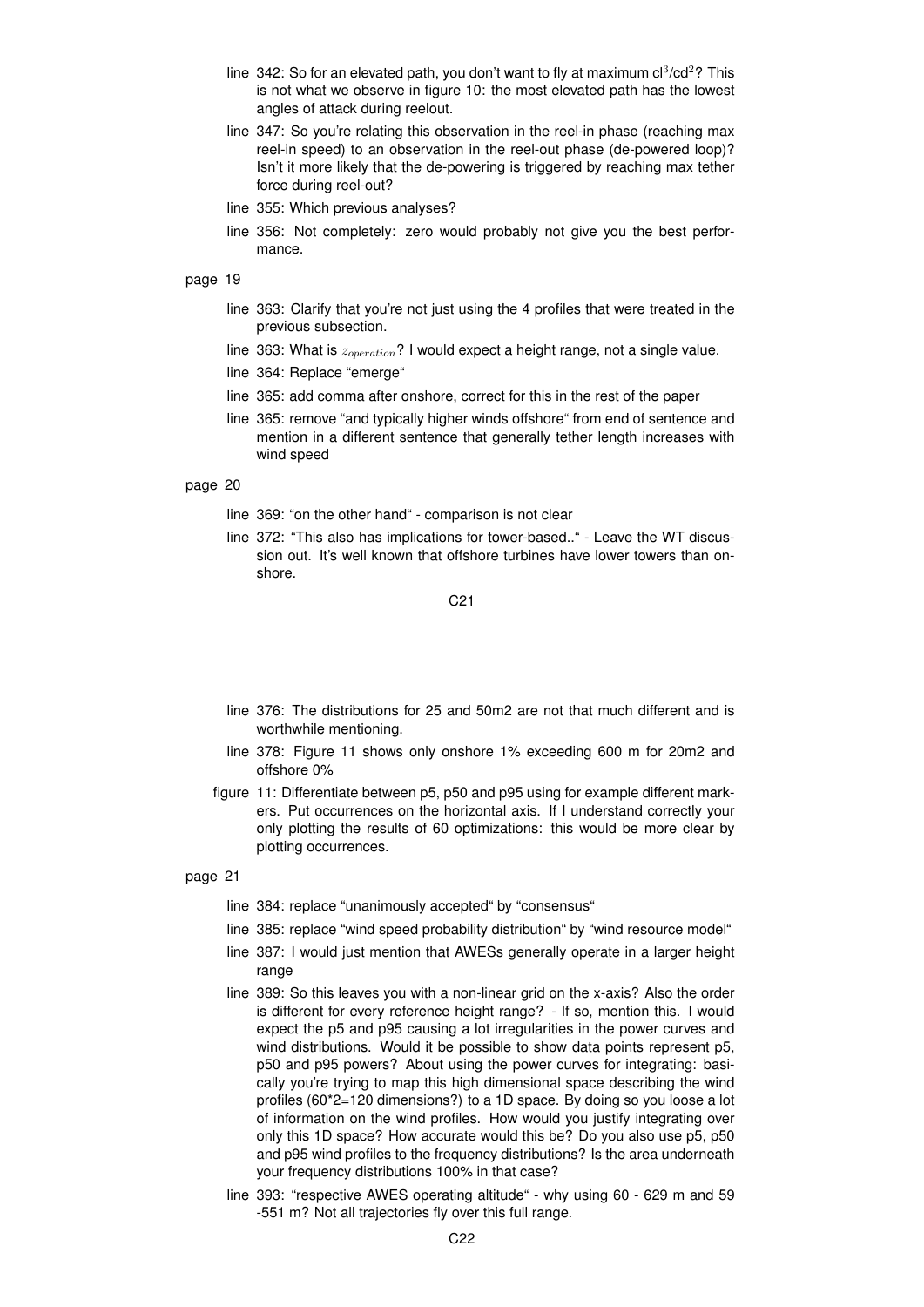line 394: "black" instead of "red"

- line 395: The power curve shows a varying  $c_{p}^{W T}$
- line 397: what is the value of the rotor disc area?

equation 4:  $U^3$ 

- line 400: What do you mean with limit specific designs?
- line 405: Isn't this just due to your choice for the rotor disc area?
- line 406: Explain more precisely: if wind speed is monotonically increasing with height  $u_{100m} < u_{100-400m}$ . So the data points move to the when plotted against  $u_{100-400m}$  with respect to when they are plotted against  $u_{100m}$ .
- line 409: replace "overlap" by "lie on top"
- line 409: Not clear why 200m ref would be better, since you mention in the previous sentence that every reference height gives roughly the same power curve.
- line 410: with divergence you mean large difference?
- line 411: Also  $c_p^{WT}$  is lowered after the rated wind speed.

# page 22

figure 12: On y-axis is the energy contribution: not E average

- line 414: That the flight trajectory influence mean cycle power should be clear from the literature study.
- line 415: An overkill to use a separate plot when only adjusting the cp. What if you change the rotor disc area?
- line 416: Leave out "A better .. future study.". Mention in the outlook at the end of paper.
- line 418: Rephrase "integral multiplication"

#### C23

line 419: replace "Its total" by "The area underneath the distribution"

## page 23

- line 420: Rewrite "shifts towards higher wind speeds due to .. higher wind speeds"
- line 421: How is that similar?
- line 426: Which effect scales with size? Isn't this specific to your methodology, i.e. the integration of the equivalent 1D wind profile space.
- line 428: Leave out "This indicates that onshore wind conditions favor higher operating altitude due to higher wind shear."
- line 429: What reduction? The AEP goes up.
- line 432: "This main difference" which difference is explained exactly?
- line 433: The cp is very much dependent on the area you chose, which you haven't justified. Also, the onshore 20m2 curve for reference height 100m lies on top of that of the wind turbine.
- line 434: "wind speed along the actual AWES trajectory": this is a varying property - how would you use it as a reference?
- line 436: Figure 11 shows that the operational height range of 100 m are common. Why would a 500m height range be a good reference in that case?

page 25

line 439: How would you use this power coefficient in practice for power estimation? I think it's still a rather challenging task as you still need to determine the relation between  $l_{path}$  and the wind speed. More importantly, for WTs cp is often used to quantify the efficiency of the energy conversion. I don't think the given formulation is a good metric for AWES efficiency. Take for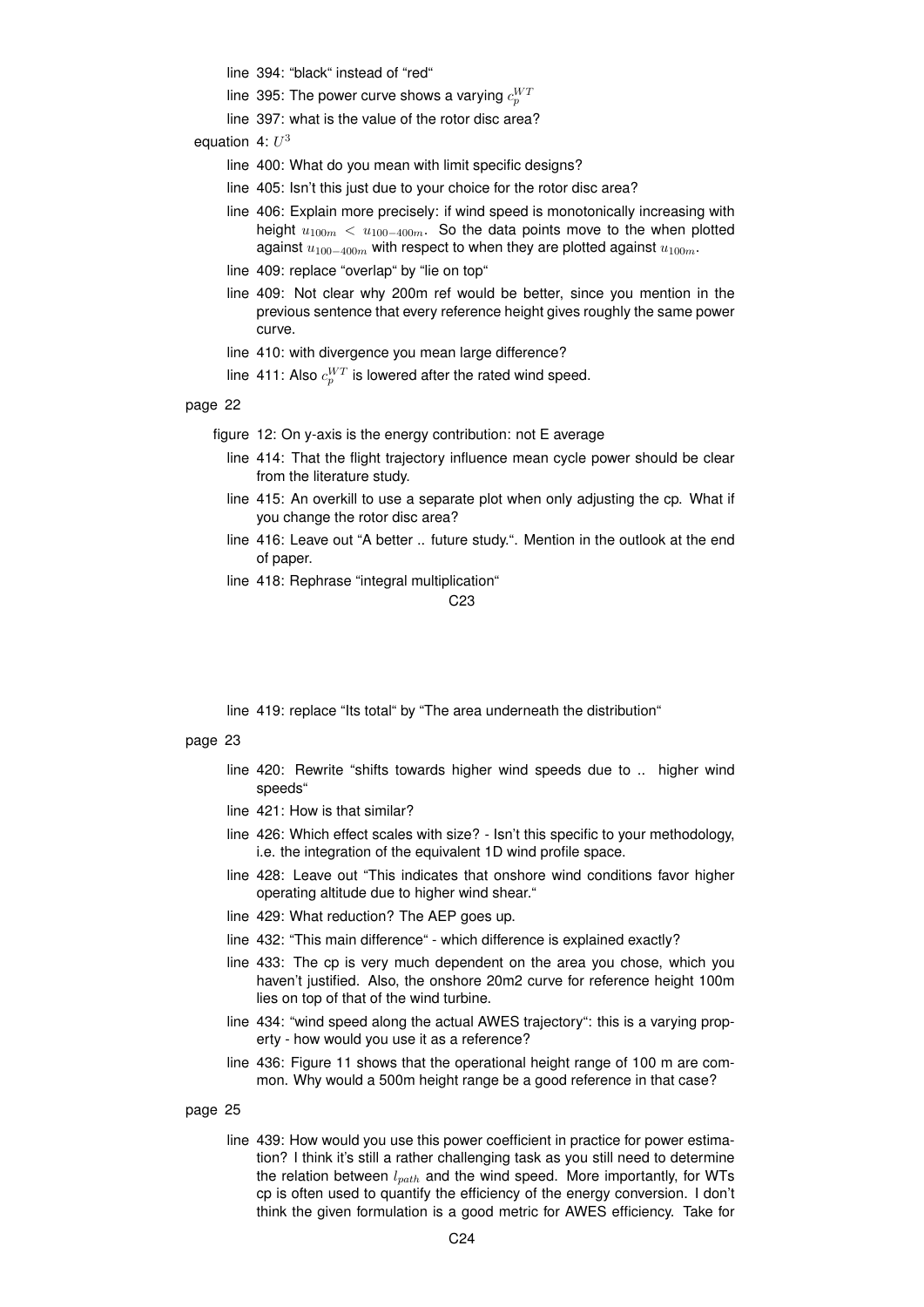example the (hypothetical) situation where we have a uniform wind field and let's neglect the variation of the air density. As you implied earlier (line 356): the mean cycle power is not very sensitive to the flight path length. So for the same kite size, a shorter and longer pumping cycle with the same mean cycle power will give me completely different values for cp while the AWES efficiency did not change.

- line 441: You mean average wind speed?
- line 442: Air density at which height?
- line 444:  $z_{operation}$  suggests a single height, but probably needs to be a height range? Change throughout the paper.
- line 451: cp is not truly "velocity profile independent": especially at low wind speeds you see a vertical spread for fixed wind speed. How sensitive is power output to the wind profile shape?
- line 452: sentence does not explain any difference
- line 452: rewrite "The difference .. remains almost constant (see sub-section 5.1 and 5.2)" - unclear what you're saying.
- line 457: Dividing cp by c is the same as having the area of the kite multiplied by the path length in the denominator of equation 5 - why not use the wing area instead of the swept area in the first place and leave out the path length?
- line 459: Fit looks poor for larger wind speeds. Why do you only plot the line up to 18 m/s?
- line 462: "contrasts" replace by "compares"

# page 26

figure 13: The markers are not connected by the lines. Why is this?

page 27

C25

equation 7: leave out h/year

- line 472: remove "static"
- line 473: use "probability distributions"
- line 475: replace "justified" by "justify"
- line 480: I think it is a bit bold to say that they are averaged out. You could reason that they are underrepresented. Also show with a figure similar to 12 how both computations are different.
- 3.7 Conclusions and outlook

- line 490: replace "characterized" by "evaluated"
- line 492: replace "deduced" by "uses"
- line 493: replace "Representative wind velocity profiles based on k-means clustering were chosen to reduce computational cost." by "A representative wind resource model is deduced using the results of clustering wind profiles" - and place after discussing WRF
- line 494: Do you need this high resolution if you drastically simplify the wind model in the end?
- line 497: "acceleration"?
- line 511: replace "implemented" by "given as input"
- line 514: replace "fast" by "high"
- line 517: See earlier comments on WT power coefficient.
- line 519: remove part about social acceptance: not touched upon in body of paper